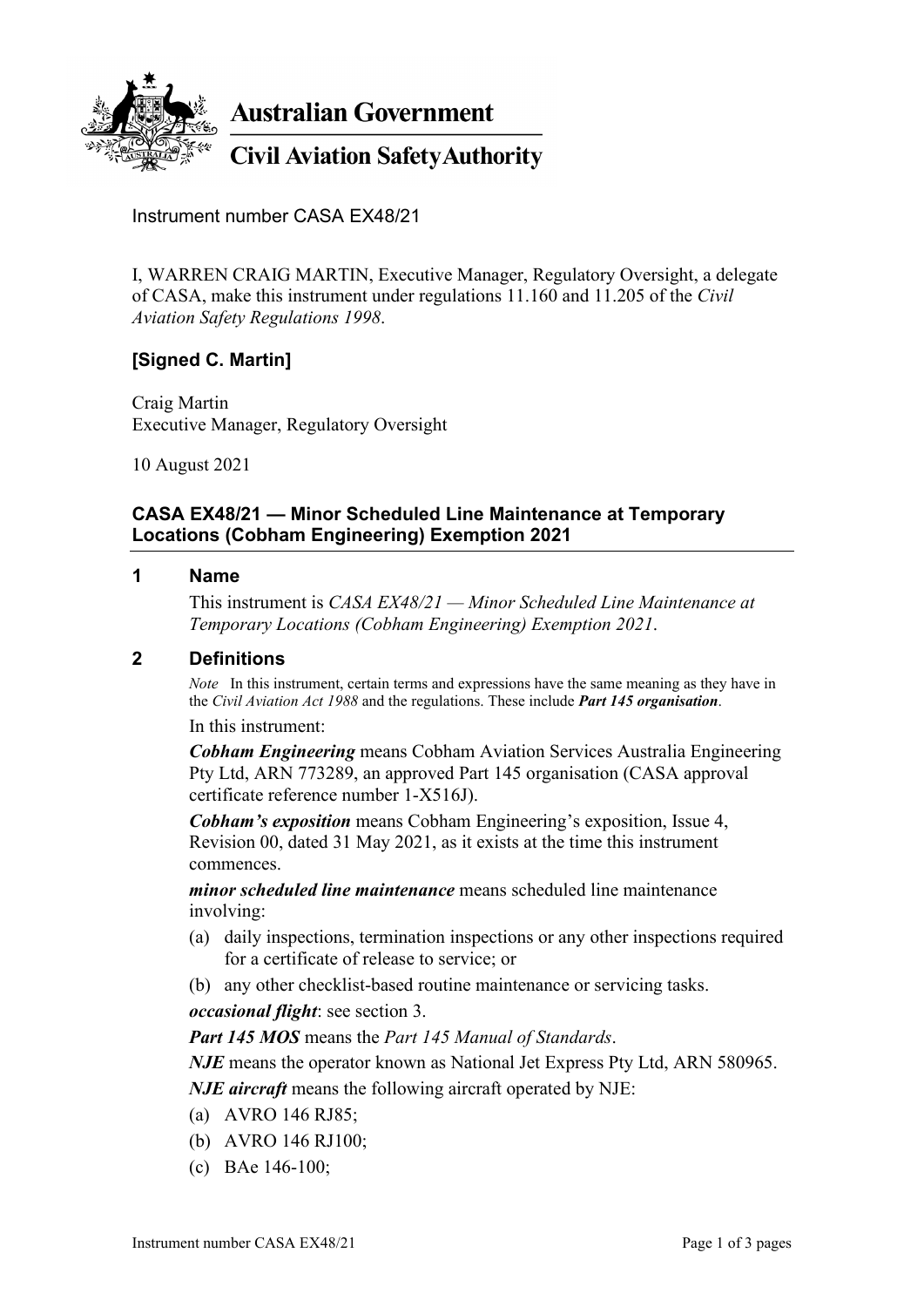- (d) BAe 146-200;
- (e) BAe 146-300;
- (f) DHC-8-400 Series;
- (g) Embraer E-190.

*temporary location* means a location other than a location specified in Cobham's exposition in accordance with paragraph 145.A.75 (c) of the Part 145 MOS as a line maintenance facility.

## **3 Meaning of occasional flight**

- (1) For the purposes of this instrument, a flight conducted in an NJE aircraft that uses a temporary location as an intermediate stop for performing minor scheduled line maintenance is an *occasional flight* by NJE in relation to the location if the line maintenance occurs in the course of:
	- (a) a charter flight; or
	- (b) any other ad hoc flight, including a ferry flight, being a flight for the purpose of undertaking maintenance or relocation without carrying passengers or cargo.
- (2) However, a flight conducted in an NJE aircraft is not an occasional flight by NJE in respect of a temporary location if:
	- (a) NJE has used the location as an intermediate stop for performing minor scheduled line maintenance on any of its aircraft on a total of more than 12 occasions during a period of 12 months; or
	- (b) the flight is conducted on a fixed schedule or fixed route.

# **4 Application**

This instrument applies in relation to Cobham Engineering if it carries out minor scheduled line maintenance at a temporary location on an NJE aircraft during an intermediate stop by the aircraft at the location in the course of an occasional flight by NJE.

## **5 Exemptions**

- (1) Cobham Engineering is exempt from compliance with subparagraph 145.045 (a) (v) and paragraphs 145.070 (1) (a) and (e) of CASR to the extent that the provisions (when taken together with section 145.A.75 of the Part 145 MOS and Cobham's exposition) prevent Cobham Engineering from carrying out minor scheduled line maintenance on an NJE aircraft during an intermediate stop at a temporary location in the course of an occasional flight by NJE.
- (2) Cobham Engineering is exempt from compliance with subparagraph 145.045 (a) (v) of CASR to the extent that the provision (when taken together with paragraph 145.A.25 (b) of the Part 145 MOS) prevents Cobham Engineering from providing office accommodation in the form of an aircraft interior for use by the relevant certifying engineer for the management of the line maintenance mentioned in subsection (1).

# **6 Conditions**

- (1) The exemptions in section 5 are subject to the following conditions:
	- (a) Cobham Engineering must ensure that the facilities used for minor scheduled line maintenance under this instrument are of a suitable standard;